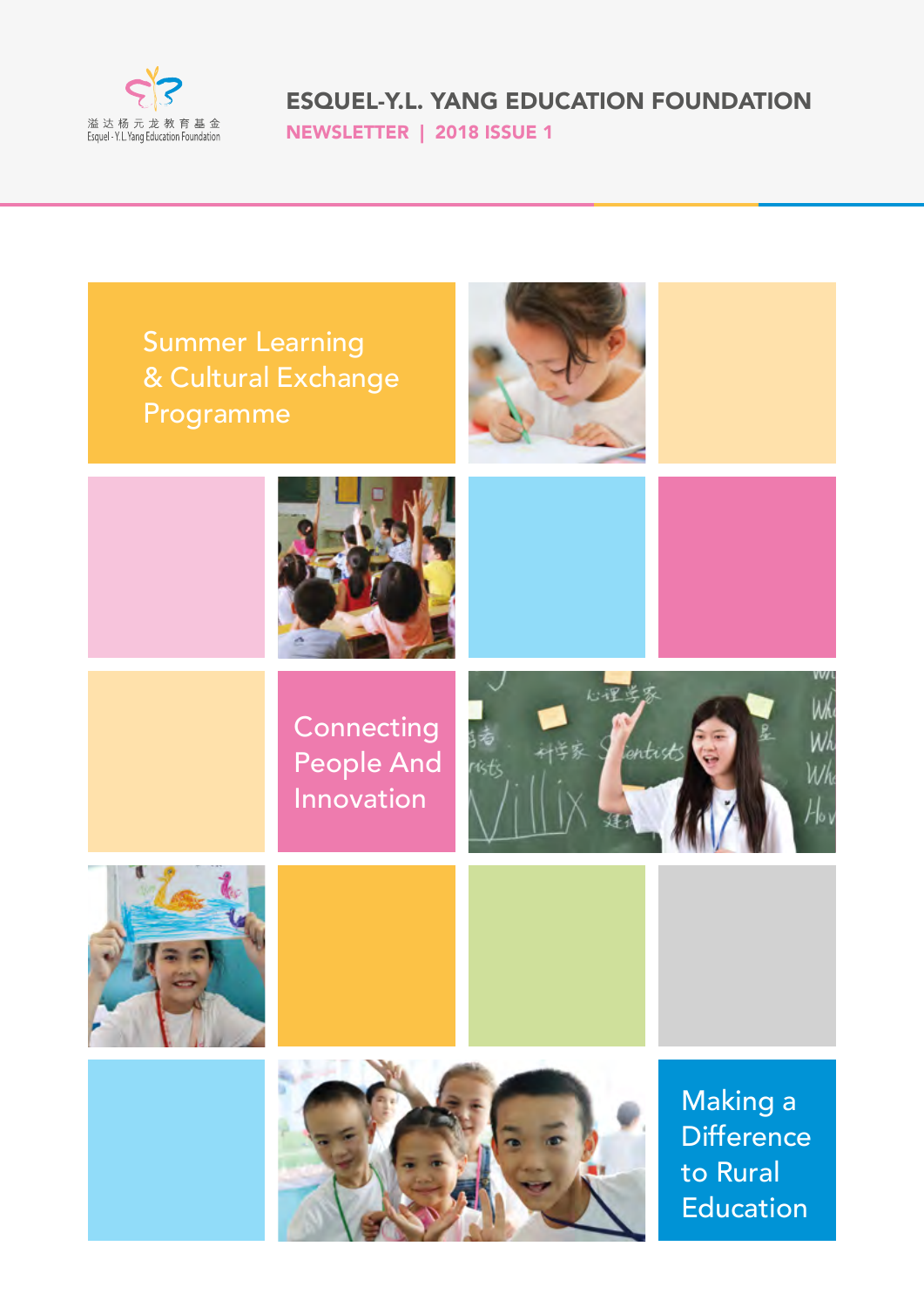

#### Background

In Xinjiang, ethnic minorities often have difficulty mastering languages outside of their own native language and some see language instruction as an erosion of their culture and fear marginalization. Their children often only speak native languages with their families outside class. As a result, their learning generally suffers since they typically learn via Chinese/Putonghua.

PolyU is the first tertiary institution in Hong Kong to have incorporated a mandatory Work-Integrated Education (WIE) component into the undergraduate curriculum. This pioneering initiative was aimed at enhancing all-round development and professional competence of students facing an everchanging and increasingly competitive business environment. The Foundation has collaborated with the Department since 2011 and organized WIEs in Xinjiang and Guilin.

## Partnership with Hong Kong Polytechnic University (PolyU) Department of English

## Facilitating multicultural inclusion through creative learning methods

Children in rural areas are more exposed to mechanical drills and rote-learning. They are rarely exposed to creative learning methods which are common in developed cities. The presence of university volunteers as teachers who come from a multicultural background is aimed at promoting a real communication need for these young learners through using English as a common language.







### Story 1

# Education challenges facing ethnic minority students in rural Xinjiang

### Message from the Editor

Summer is vacation time for most students, but can also be a meaningful opportunity for learning and broadening of exposure outside of the school environment. In this special issue, we would like to introduce to our donors and friends about the journey of our Summer Learning and Cultural Exchange Programme in various parts of rural China.

#### The Summer Learning and Cultural Exchange Programme

Economic growth in Asia has not only brought about prosperity, but also greater disparity between the cities and rural areas, creating significant challenges to the education of children in rural areas.

The Esquel-Y.L. Yang Education Foundation first launched the Programme in 2007 for children in rural Xinjiang. The Programme provides children with learning and mentoring opportunities, and



brings together the people, resources and innovation to bridge the gap in education infrastructure. It also seeks to overcome social and economic barriers impacting on education, and develop the potentials of the future generation. In this process, both beneficiaries and volunteers are transformed.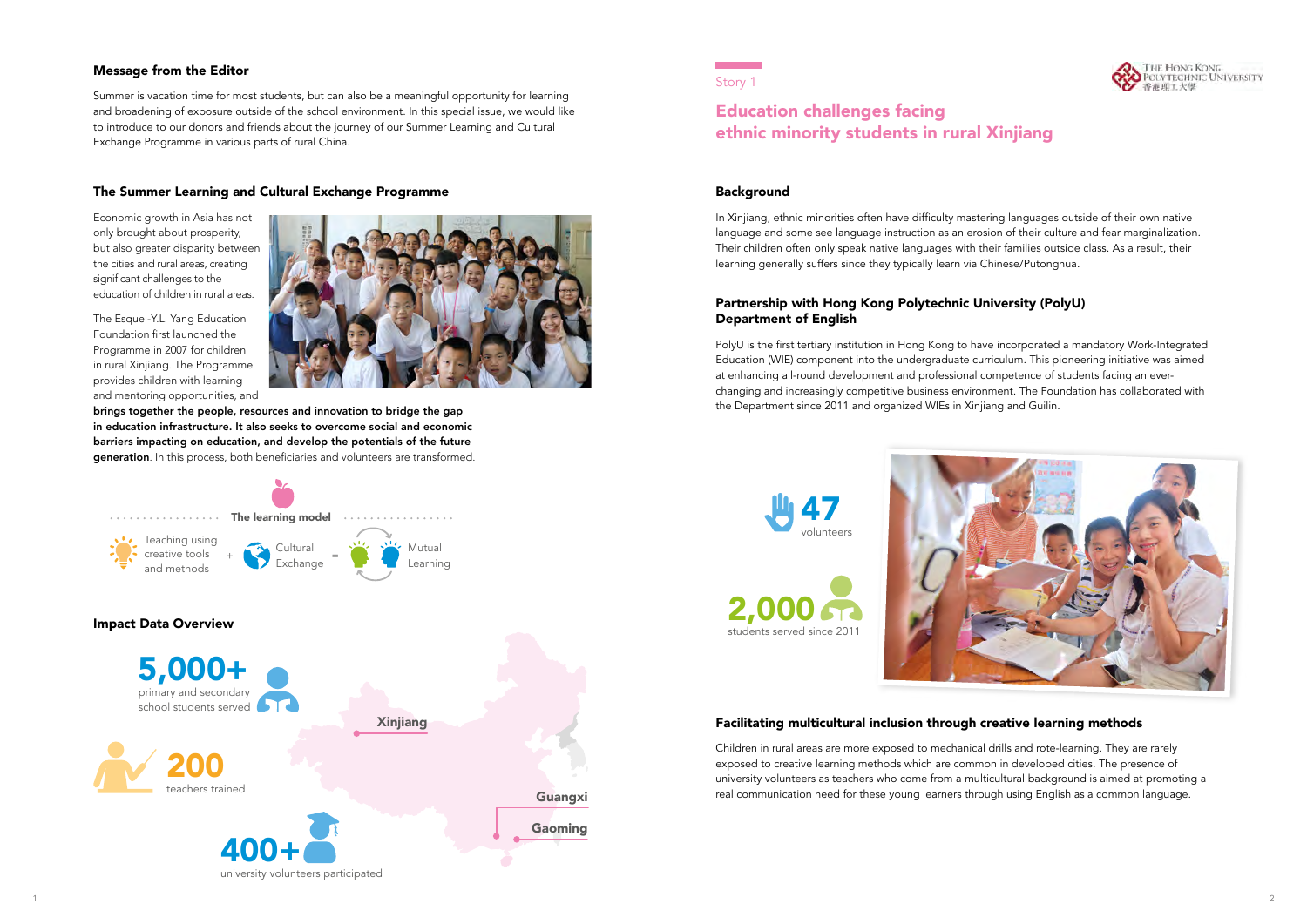

University volunteers are guided by professors to design and develop their own teaching materials. Built-in consultation sessions with professors<br>are crucial in this process. When<br>the actual teaching takes place, are crucial in this process. When are crucial in universeduce.<br>the actual teaching takes place,<br>university professors provide on-site iniversity protessore ,<br>support on class management and support on the feedback.<br>provide timely feedback.







# Collaboration with St. Paul's Co-educational College, Hong Kong

Since 2010, the Foundation has collaborated with St. Paul's Co-educational College (SPCC) and supports one of the school's outbound education trips, which takes place in Xinjiang, China, every year in July. The programme provides students with an opportunity to prepare (under the guidance of SPCC teachers) and conduct lessons for children in rural Xinjiang, giving them the exposure to a different culture and enriching their student life. Since 2010, 126 students from

SPCC have participated in this programme,







children in rural Xinjiang.



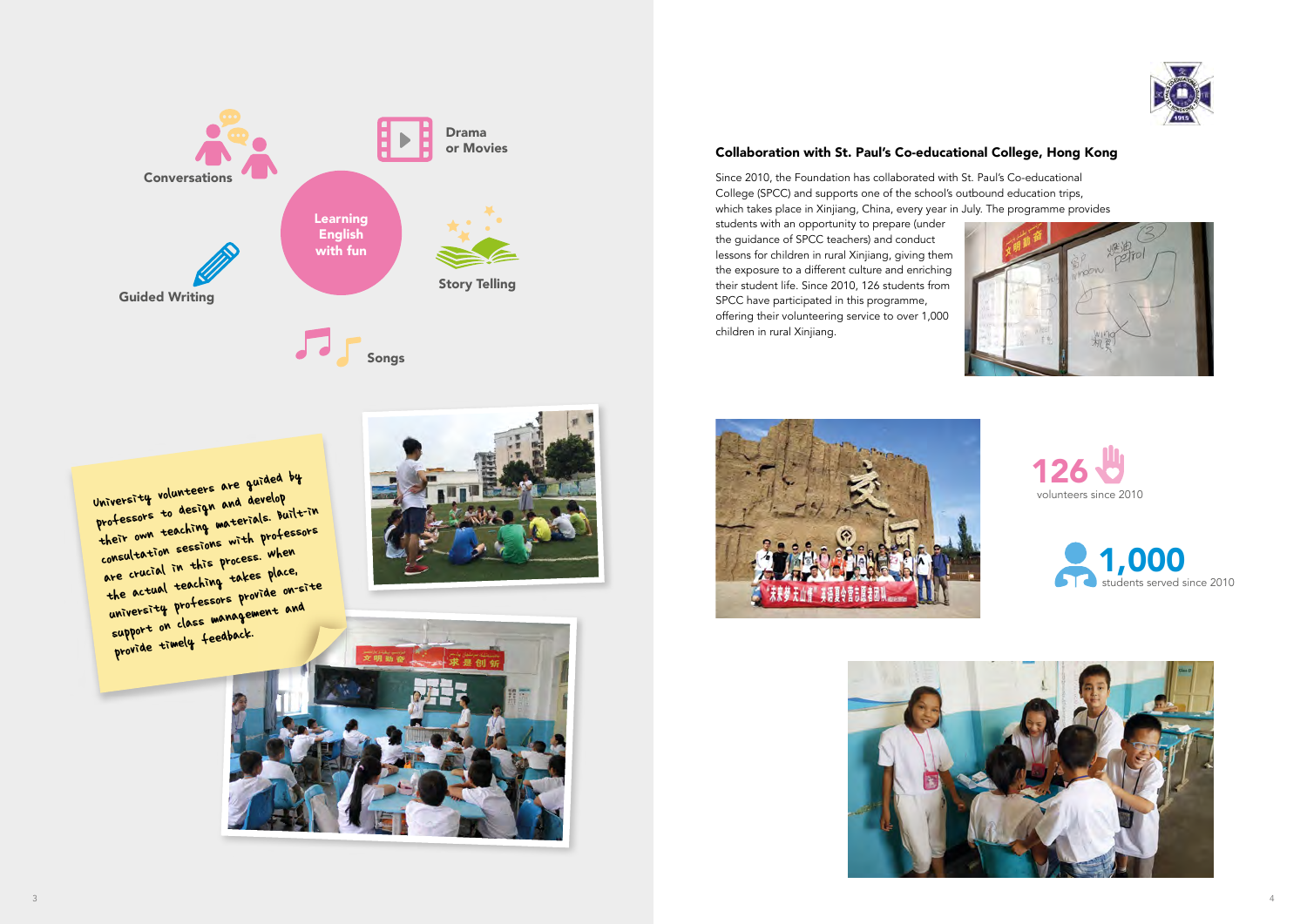Left-behind children in China is a phenomenon of parents from rural areas leaving their hometown and children to seek opportunities in the cities. Children are often left in the care of relatives or grandparents, and some are unfortunately left to care for themselves. This has not only led to safety concerns, but also developmental issues such as vulnerability, low self-esteem or interpersonal relationship issues. A recent census identified over 60 million left-behind children in rural China.

## HeartFire – Broadening the experience of rural children through mentoring and life education

HeartFire's goal is to inspire both rural children and volunteers to see, to feel, and to think. Through interactive games, stories of ourselves, of a place, or of life, students and volunteers are encouraged to learn through experiences, inspire one another, become change makers to themselves and to people around them.

The Foundation has collaborated with HeartFire since 2015. Heartfire was established by a group of Hong Kong undergraduate university students in 2009. The group is dedicated to create experiential learning opportunities for both rural children and university volunteers through voluntary services, inspiring and interactive learning, and cultural exchange activities.





# Left-Behind Children in rural China







## Track Record of HeartFire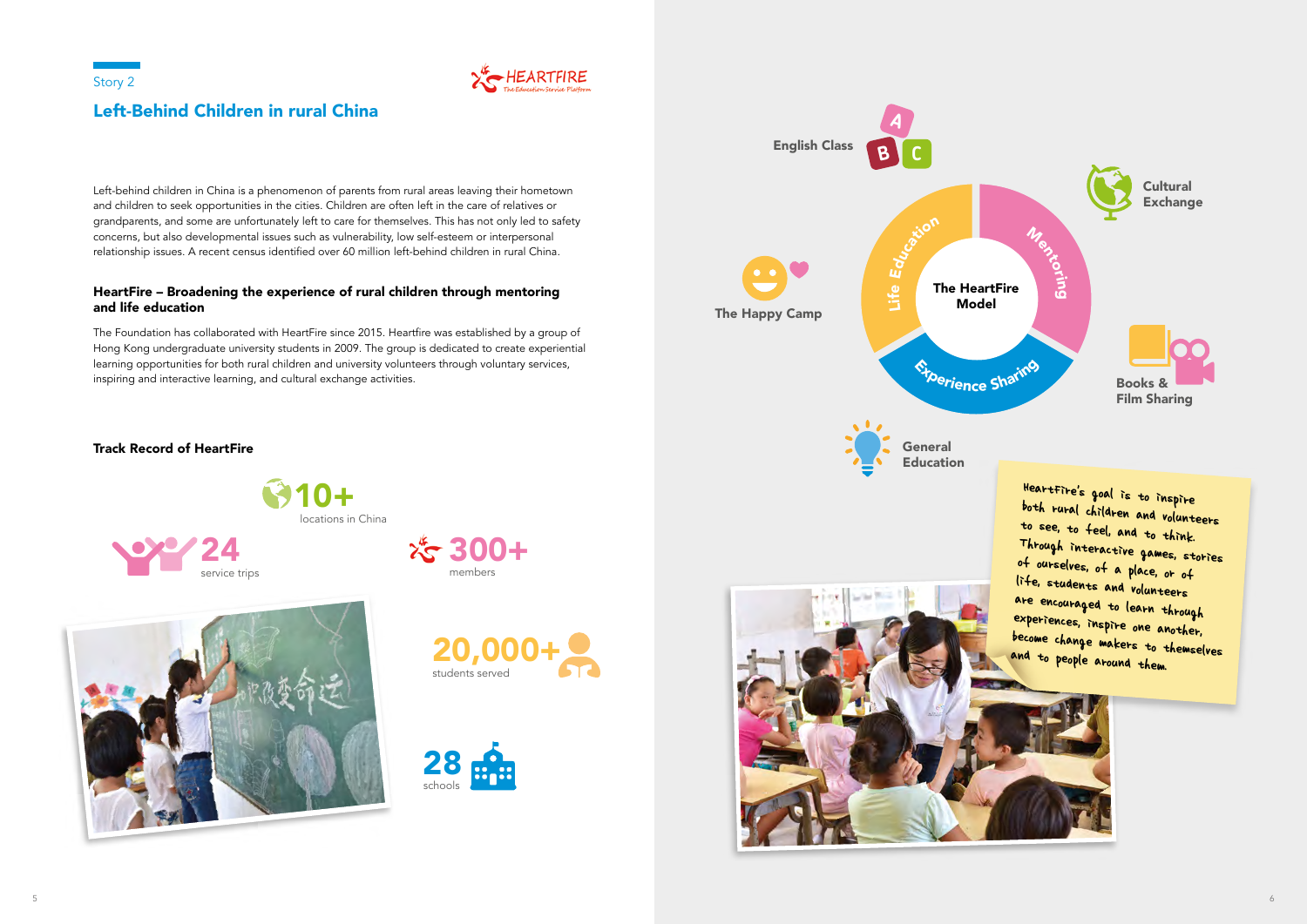## Guilin – Beijing University Students Organization – Great role models for rural children

This is a self-initiated student organization which consists of Guilin students studying at top universities in Beijing. The student organization has been organizing summer camps for over 500 children in rural Guangxi every summer using the students' own resources. The Esquel Foundation was touched by their story and supported them since 2016.

> University volunteers help rural children University volumeers not<br>open their eyes and see the world, develop goals and aspirations. The volunteers lead by example and become role models. At the same time, the horizons of university volunteers are broadened. They have a much deeper understanding of challenges of children in rural communities and the role they can play in making a difference.









80 universities in Beijing Volunteers coming from



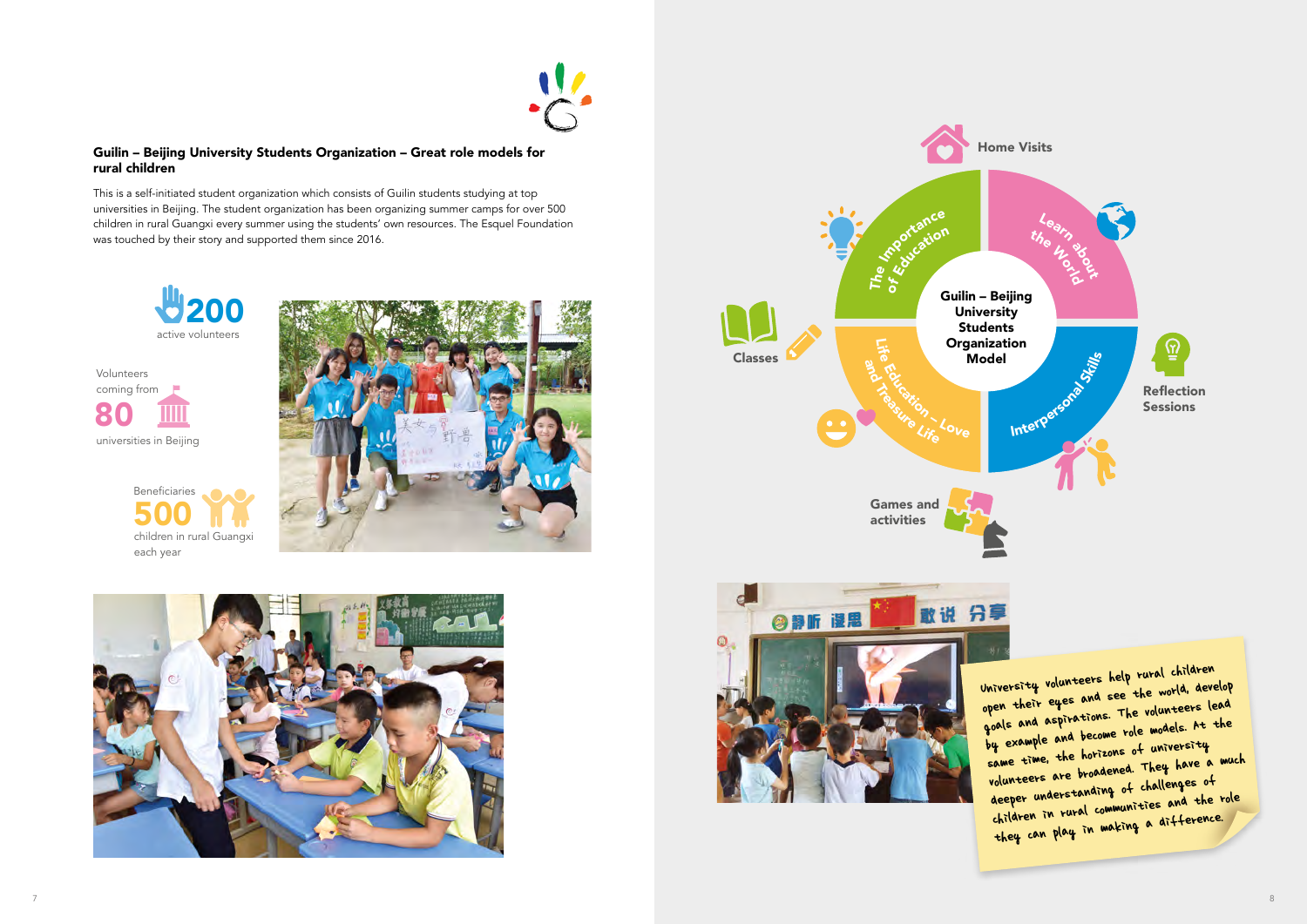Many developed cities in the world recognize the education of Science, Technology, Engineering and Mathematics (STEM) as important driving force for a city's development. Much resources have been dedicated to the promotion of STEM education to nurture students' creativity, collaboration and problem-solving skills. Students or schools in rural communities on the other hand, have very little or no exposure to the cutting edge tools to support the students' learning or the teachers' teaching in these disciplines.

Since 2011, the Foundation has collaborated with the Hong Kong Polytechnic University Department of Computing, expanded the Summer Learning & Cultural Exchange Programme to include STEM components.

## Training on Computational Thinking: Understanding the digital divide and finding appropriate solutions

The Project aims to mobilize university volunteers to harness technology for the benefit of the underprivileged in rural Xinjiang and Guilin. Through robotics programming software or apps, volunteers help children in rural areas develop problem formulation and solving abilities through computational thinking. Volunteers are required to study and understand the context and needs of the communities involved, and create a teaching experience using their knowledge and skills.



Story 3



# Collaboration with PolyU Department of Computing - Bringing STEM education to rural China



![](_page_5_Picture_8.jpeg)

![](_page_5_Picture_7.jpeg)

36 volunteers since 2011

![](_page_5_Picture_10.jpeg)

Student volunteers are required to understand the context of the digital divide and challenges faced by local school students in rural cities. They need to select suitable technological tools to introduce the ideas of artificial intelligence, develop fun-to learn teaching materials and conduct classes for an authentic group of local students in an unfamiliar environment. They are also expected to reflect on their role and responsibilities both as a professional in their own discipline and as a responsible citizen.

![](_page_5_Picture_16.jpeg)

Hong Kong Polytechnic University